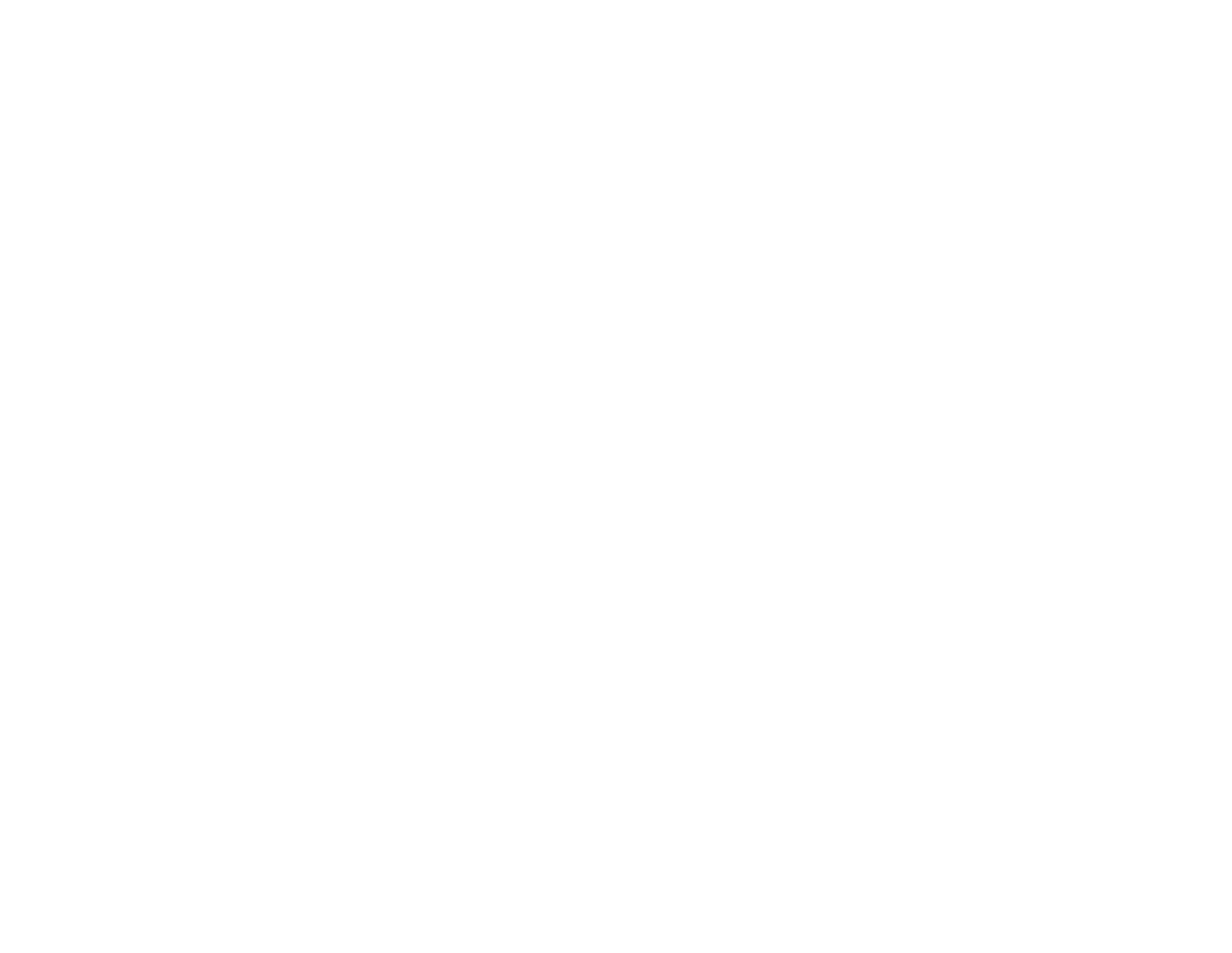|                                                         |                                   |     |     |         |                          |                                                      |                          |          |                          |                          | Two                      |        |            |                          |      |         |             |                          |        |                                                                                                  |               |        |
|---------------------------------------------------------|-----------------------------------|-----|-----|---------|--------------------------|------------------------------------------------------|--------------------------|----------|--------------------------|--------------------------|--------------------------|--------|------------|--------------------------|------|---------|-------------|--------------------------|--------|--------------------------------------------------------------------------------------------------|---------------|--------|
|                                                         |                                   |     |     |         |                          |                                                      |                          |          |                          |                          | or                       |        | <b>Non</b> |                          |      |         |             |                          |        |                                                                                                  |               |        |
|                                                         |                                   |     |     |         | <b>African</b>           | <b>State District Campus American Hispanic White</b> |                          | American |                          | Pacific More             |                          | Econ   | Econ       |                          |      |         |             |                          |        | Indian Asian Islander Races Disady Disady CWD CWOD EL Male Female Migrant Homeless Care Military | <b>Foster</b> |        |
| Science                                                 | All Students 12%                  |     | 7%  | 2%      | 6%                       | 2%                                                   |                          |          |                          |                          | *                        | 3%     | $0\%$      | $\ast$                   | 3%   | $0\%$   | 2%          | 3%                       |        |                                                                                                  |               |        |
|                                                         | <b>CWD</b>                        | 6%  | 4%  | $\star$ | $\ast$                   | $\ast$                                               |                          |          |                          |                          |                          | $\ast$ |            | $\ast$                   |      | $\ast$  | $\ast$      | $\sim$                   |        |                                                                                                  |               |        |
|                                                         | <b>CWOD</b>                       | 13% | 7%  | 3%      | 6%                       | 2%                                                   | $\overline{\phantom{a}}$ |          |                          | $\blacksquare$           | $\ast$                   | 3%     | $0\%$      | $\overline{\phantom{a}}$ | 3%   | $0\%$   | 3%          | 3%                       |        | $\ast$                                                                                           |               |        |
|                                                         | EL                                | 4%  | 5%  | 0%      | $\sim$                   | $0\%$                                                |                          |          |                          |                          | $\overline{\phantom{a}}$ | 0%     | $\ast$     | $\ast$                   | 0%   | $0\%$   | 0%          | 0%                       |        | $\ast$                                                                                           |               |        |
|                                                         | Male                              | 14% | 8%  | 2%      | 0%                       | 3%                                                   |                          |          | $\blacksquare$           | $\blacksquare$           | $\blacksquare$           | 2%     | $\ast$     | $\ast$                   | 3%   | $0\%$   | 2%          | $\sim$                   |        |                                                                                                  |               |        |
|                                                         | Female                            | 10% | 6%  | 3%      | 10%                      | $0\%$                                                |                          |          |                          |                          | $\ast$                   | 3%     | 0%         | $\overline{a}$           | 3%   | 0%      |             | 3%                       |        | $\ast$                                                                                           |               |        |
| <b>STAAR Percent at Approaches Grade Level or Above</b> |                                   |     |     |         |                          |                                                      |                          |          |                          |                          |                          |        |            |                          |      |         |             |                          |        |                                                                                                  |               |        |
| <b>All Grades</b>                                       |                                   |     |     |         |                          |                                                      |                          |          |                          |                          |                          |        |            |                          |      |         |             |                          |        |                                                                                                  |               |        |
| All Subjects                                            | All Students 67%                  |     | 63% | 54%     | 40%                      | 59%                                                  | 50%                      |          | $\ast$                   | $\overline{\phantom{a}}$ | 38%                      | 53%    |            | 59% 25%                  |      |         | 56% 59% 55% | 54%                      | 50%    | 11%                                                                                              | $\ast$        | $\ast$ |
|                                                         | <b>CWD</b>                        | 38% | 31% | 25%     | 20%                      | 33%                                                  |                          |          | $\overline{\phantom{a}}$ |                          |                          | 27%    | $\ast$     | 25%                      |      |         | $-42\%$ 30% | 17%                      | $\ast$ |                                                                                                  |               |        |
|                                                         | <b>CWOD</b>                       | 71% | 66% | 56%     | 43%                      | 60%                                                  | 60%                      |          | $\ast$                   | $\blacksquare$           | 38%                      | 55%    | 61%        |                          |      |         | 56% 60% 57% | 55%                      | $\ast$ | 14%                                                                                              | $\ast$        | $\ast$ |
|                                                         | <b>EL</b>                         | 47% | 54% | 59%     | $\overline{\phantom{a}}$ | 58%                                                  |                          |          | $\ast$                   | $\overline{\phantom{a}}$ |                          | 57%    |            | 73% 42%                  |      |         | 60% 59% 60% | 58%                      | $\ast$ |                                                                                                  |               |        |
|                                                         | Male                              | 65% | 60% | 55%     | 42%                      | 60%                                                  | 33%                      |          | $\ast$                   | $\overline{a}$           | $\ast$                   | 53%    |            | 79% 30%                  |      |         | 57% 60% 55% | $\sim$                   | $\ast$ | $\ast$                                                                                           | $\ast$        | $\ast$ |
|                                                         | Female                            | 69% | 65% | 54%     | 38%                      | 58%                                                  | 67%                      |          |                          | $\blacksquare$           | 50%                      | 54%    |            | 53% 17%                  |      | 55% 58% |             | 54%                      | $\ast$ | 14%                                                                                              |               |        |
| Reading                                                 | All Students                      | 68% | 62% | 55%     | 39%                      | 60%                                                  | 50%                      |          | $\ast$                   | $\blacksquare$           | $\ast$                   | 54%    |            | 65% 21%                  |      |         | 57% 62% 49% | 61%                      | $\ast$ | $\ast$                                                                                           | $\ast$        | $\ast$ |
|                                                         | <b>CWD</b>                        | 35% | 26% | 21%     | 14%                      | 33%                                                  | $\ast$                   |          |                          |                          |                          | 23%    | $\ast$     | 21%                      |      |         | $-40\%$ 25% | 17%                      | $\ast$ | $\ast$                                                                                           |               |        |
|                                                         | <b>CWOD</b>                       | 72% | 66% | 57%     | 43%                      | 61%                                                  | 60%                      |          | $\ast$                   | $\blacksquare$           | $\ast$                   | 56%    | 68%        |                          |      |         | 57% 63% 50% | 63%                      | $\ast$ | $\ast$                                                                                           | $\ast$        | $\ast$ |
|                                                         | EL                                | 46% | 51% | 62%     |                          | 62%                                                  |                          |          | $\ast$                   |                          |                          | 60%    |            | 82% 40%                  |      |         | 63% 62% 57% | 66%                      | $\ast$ | $\ast$                                                                                           |               |        |
|                                                         | Male                              | 63% | 57% | 49%     | 38%                      | 53%                                                  | $\ast$                   |          | $\ast$                   | $\overline{\phantom{a}}$ | $\ast$                   | 48%    | 67%        | 25%                      |      |         | 50% 57% 49% | $\overline{\phantom{a}}$ | $\ast$ |                                                                                                  | $\ast$        | $\ast$ |
|                                                         | Female                            | 72% | 68% | 61%     | 40%                      | 66%                                                  | $\ast$                   |          |                          |                          | $\ast$                   | 60%    |            | 65% 17%                  |      | 63% 66% |             | 61%                      | $\ast$ |                                                                                                  |               |        |
|                                                         | Mathematics All Students          | 65% | 62% | 59%     | 46%                      | 64%                                                  | 50%                      |          | *                        | $\overline{\phantom{a}}$ | *                        | 59%    |            | 65% 21%                  |      |         | 62% 65% 60% | 59%                      | $\ast$ |                                                                                                  | $\ast$        | $\ast$ |
|                                                         | <b>CWD</b>                        | 39% | 34% | 21%     | 14%                      | 33%                                                  | $\ast$                   |          |                          | $\overline{a}$           | $\overline{a}$           | 23%    | $\ast$     | 21%                      |      |         | $-40\%$ 25% | 17%                      | $\ast$ | $\ast$                                                                                           |               |        |
|                                                         | <b>CWOD</b>                       | 68% | 66% | 62%     | 51%                      | 65%                                                  | 60%                      |          | $\ast$                   |                          | $\ast$                   | 61%    | 68%        |                          |      |         | 62% 66% 62% | 61%                      | $\ast$ | $\ast$                                                                                           | $\ast$        | $\ast$ |
|                                                         | EL                                | 49% | 59% | 65%     | $\sim$                   | 65%                                                  |                          |          | $\ast$                   | $\overline{a}$           |                          | 64%    |            | 73% 40%                  |      |         | 66% 65% 70% | 61%                      | $\ast$ | $\ast$                                                                                           |               |        |
|                                                         | Male                              | 65% | 63% | 60%     | 45%                      | 67%                                                  | $\ast$                   |          | $\ast$                   |                          | $\ast$                   | 58%    |            | 83% 25%                  |      |         | 62% 70% 60% |                          | $\ast$ | $\ast$                                                                                           | $\ast$        | $\ast$ |
|                                                         | Female                            | 65% | 62% | 59%     | 48%                      | 62%                                                  |                          |          |                          | $\blacksquare$           | $\ast$                   | 59%    |            | 60% 17%                  |      | 61% 61% |             | 59%                      | $\ast$ | $\ast$                                                                                           |               |        |
| Science                                                 | All Students                      | 70% | 65% | 38%     | 28%                      | 42%                                                  |                          |          |                          |                          | *                        | 40%    | 27%        |                          |      |         | 38% 33% 57% | 18%                      |        | $\ast$                                                                                           |               |        |
|                                                         | <b>CWD</b>                        | 42% | 37% | $\star$ | $\ast$                   | $\ast$                                               |                          |          |                          |                          |                          | $\ast$ |            |                          |      |         |             |                          |        |                                                                                                  |               |        |
|                                                         | <b>CWOD</b>                       | 74% | 68% | 38%     | 24%                      | 43%                                                  |                          |          |                          | $\overline{a}$           | $\ast$                   | 39%    | 27%        |                          |      |         | 38% 32% 58% | 18%                      |        | $\ast$                                                                                           |               |        |
|                                                         | EL                                | 47% | 53% | 33%     | $\overline{\phantom{a}}$ | 33%                                                  |                          |          |                          | $\blacksquare$           | $\blacksquare$           | 31%    | $\ast$     | $\ast$                   |      |         | 32% 33% 43% | 21%                      |        | $\ast$                                                                                           |               |        |
|                                                         | Male                              | 70% | 66% | 57%     | 50%                      | 58%                                                  |                          |          | $\overline{\phantom{a}}$ | $\blacksquare$           |                          | 55%    | $\ast$     | $\ast$                   |      |         | 58% 43% 57% |                          |        |                                                                                                  |               |        |
|                                                         | Female                            | 71% | 65% | 18%     | 10%                      | 21%                                                  |                          |          |                          |                          | *                        | 19%    | 11%        |                          |      | 18% 21% |             | 18%                      |        | $\ast$                                                                                           |               |        |
| <b>STAAR Percent at Meets Grade Level or Above</b>      |                                   |     |     |         |                          |                                                      |                          |          |                          |                          |                          |        |            |                          |      |         |             |                          |        |                                                                                                  |               |        |
| <b>All Grades</b>                                       |                                   |     |     |         |                          |                                                      |                          |          |                          |                          |                          |        |            |                          |      |         |             |                          |        |                                                                                                  |               |        |
|                                                         | All Subjects   All Students   41% |     | 34% | 26%     | 17%                      | 30%                                                  | 33%                      |          |                          | $\overline{a}$           | 13%                      | 26%    |            | 33% 13%                  |      |         | 27% 29% 30% | 23%                      | 0%     | 0%                                                                                               |               |        |
|                                                         | <b>CWD</b>                        | 21% | 16% | 13%     | 20%                      | 7%                                                   | $\ast$                   |          |                          |                          | $\blacksquare$           | 13%    |            | $*13%$                   | $-1$ |         | 8% 20%      | 0%                       | $\ast$ | $\ast$                                                                                           |               |        |
|                                                         | <b>CWOD</b>                       | 44% | 36% | 27%     | 17%                      | 31%                                                  | 40%                      |          | $\ast$                   | $\overline{a}$           | 13%                      | 26%    | 34%        |                          |      |         | 27% 30% 31% | 24%                      | $\ast$ | 0%                                                                                               | $\ast$        | $\ast$ |
|                                                         | EL                                | 20% | 25% | 29%     | $\overline{\phantom{a}}$ | 30%                                                  | $\overline{\phantom{a}}$ |          | $\ast$                   |                          |                          | 28%    | 38%        | 8%                       |      |         | 30% 29% 31% | 28%                      | $\ast$ | $\ast$                                                                                           |               |        |
|                                                         | Male                              | 40% | 33% | 30%     | 24%                      | 33%                                                  | 0%                       |          | $\ast$                   |                          | $\ast$                   | 29%    |            | 50% 20%                  |      |         | 31% 31% 30% |                          | $\ast$ | $\ast$                                                                                           | $\ast$        | $\ast$ |
|                                                         | Female                            | 42% | 35% | 23%     | 10%                      | 26%                                                  | 67%                      |          |                          | $\overline{\phantom{a}}$ | 17%                      | 22%    | 29%        | 0%                       |      | 24% 28% |             | 23%                      | $\ast$ | 0%                                                                                               |               |        |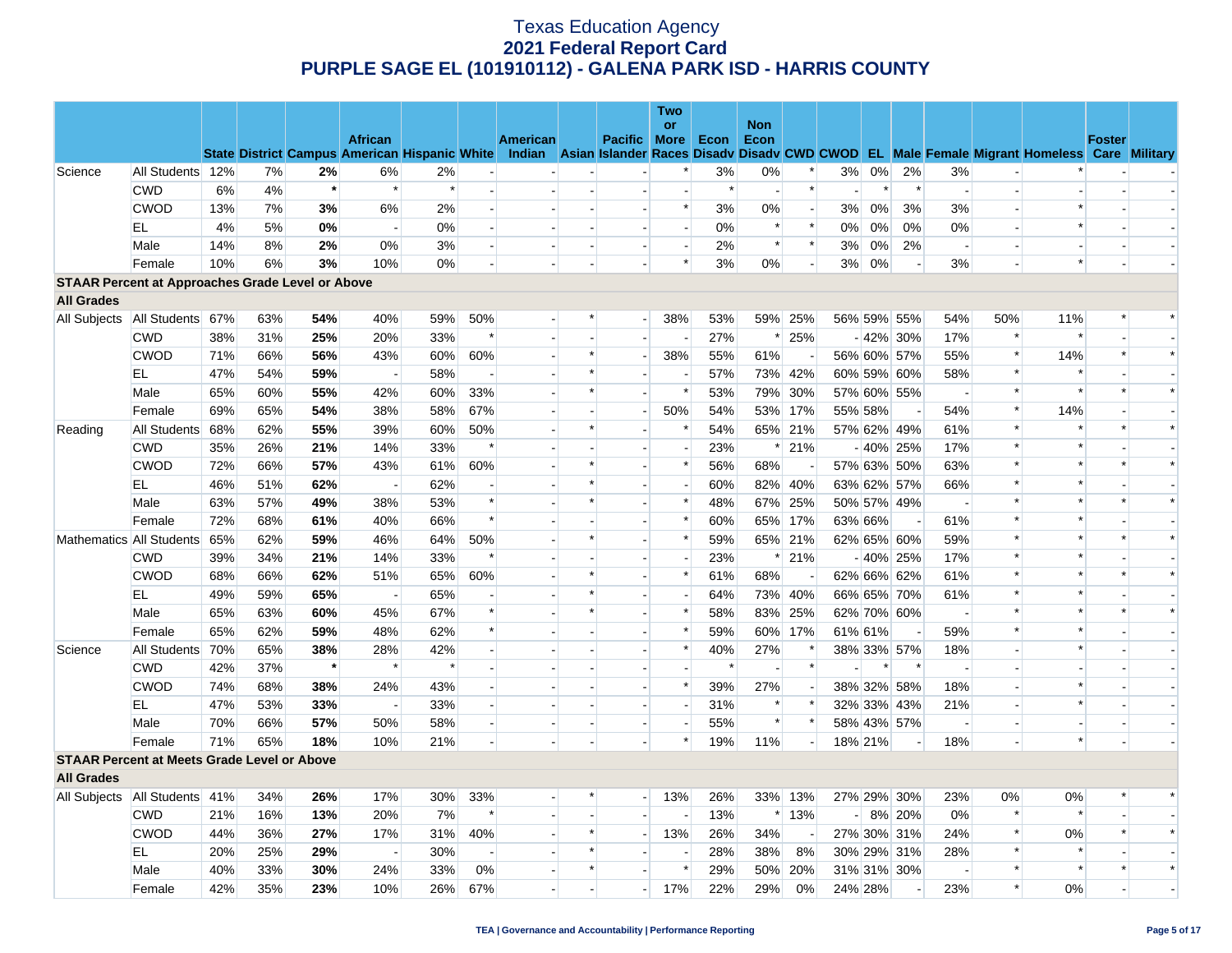|                                             |                          |     |     |         |                                                      |        |                           |          |         |                          | Two                      |        |                          |         |                |         |                          |                          |                |                                                                                                  |               |        |
|---------------------------------------------|--------------------------|-----|-----|---------|------------------------------------------------------|--------|---------------------------|----------|---------|--------------------------|--------------------------|--------|--------------------------|---------|----------------|---------|--------------------------|--------------------------|----------------|--------------------------------------------------------------------------------------------------|---------------|--------|
|                                             |                          |     |     |         | <b>African</b>                                       |        |                           | American |         | Pacific More             | <b>or</b>                | Econ   | <b>Non</b><br>Econ       |         |                |         |                          |                          |                |                                                                                                  | <b>Foster</b> |        |
|                                             |                          |     |     |         | <b>State District Campus American Hispanic White</b> |        |                           |          |         |                          |                          |        |                          |         |                |         |                          |                          |                | Indian Asian Islander Races Disady Disady CWD CWOD EL Male Female Migrant Homeless Care Military |               |        |
| Reading                                     | All Students 44%         |     | 35% | 29%     | 19%                                                  | 32%    | 33%                       |          |         |                          | $\ast$                   | 27%    | 42%                      | 7%      |                |         | 30% 33% 30%              | 27%                      |                |                                                                                                  |               |        |
|                                             | <b>CWD</b>               | 20% | 15% | 7%      | 14%                                                  | $0\%$  | $\ast$                    |          |         | $\blacksquare$           | $\overline{\phantom{a}}$ | 8%     | $\ast$                   | 7%      |                |         | $-0\%$ 13%               | 0%                       | $\ast$         |                                                                                                  |               |        |
|                                             | <b>CWOD</b>              | 47% | 37% | 30%     | 19%                                                  | 33%    | 40%                       |          | $\ast$  |                          | $\ast$                   | 28%    | 44%                      |         |                |         | 30% 35% 32%              | 29%                      | $\ast$         |                                                                                                  |               |        |
|                                             | EL                       | 20% | 23% | 33%     | $\overline{a}$                                       | 34%    | $\overline{\phantom{a}}$  |          | $\ast$  | $\overline{\phantom{a}}$ | $\overline{\phantom{a}}$ | 32%    | 45%                      | 0%      |                |         | 35% 33% 32%              | 34%                      | $\ast$         | $\ast$                                                                                           |               |        |
|                                             | Male                     | 40% | 31% | 30%     | 24%                                                  | 35%    | $\ast$                    |          | $\ast$  |                          | $\ast$                   | 29%    | 50%                      | 13%     |                |         | 32% 32% 30%              |                          | $\ast$         |                                                                                                  |               | $\ast$ |
|                                             | Female                   | 48% | 39% | 27%     | 12%                                                  | 30%    | $\ast$                    |          |         | $\overline{a}$           | $\ast$                   | 25%    | 40%                      | 0%      |                | 29% 34% |                          | 27%                      | $\ast$         | $\ast$                                                                                           |               |        |
| Mathematics All Students                    |                          | 37% | 32% | 30%     | 19%                                                  | 34%    | 33%                       |          | $\ast$  |                          | $\ast$                   | 29%    | 35%                      | 14%     |                |         | 31% 32% 36%              | 24%                      | $\ast$         |                                                                                                  |               | $\ast$ |
|                                             | <b>CWD</b>               | 21% | 16% | 14%     | 14%                                                  | 17%    | $\ast$                    |          |         |                          |                          | 15%    |                          | $*14%$  |                |         | $-20\%$ 25%              | 0%                       | $\ast$         |                                                                                                  |               |        |
|                                             | <b>CWOD</b>              | 39% | 34% | 31%     | 19%                                                  | 35%    | 40%                       |          | $\ast$  | $\overline{a}$           | *                        | 30%    | 36%                      |         |                |         | 31% 32% 37%              | 25%                      | $\ast$         |                                                                                                  | $\ast$        | $\ast$ |
|                                             | EL                       | 20% | 28% | 32%     |                                                      | 32%    |                           |          | $\ast$  |                          | $\overline{a}$           | 30%    |                          | 45% 20% |                |         | 32% 32% 40%              | 25%                      | $\ast$         |                                                                                                  |               |        |
|                                             | Male                     | 37% | 33% | 36%     | 28%                                                  | 41%    | $\ast$                    |          | $\ast$  | $\overline{a}$           | $\ast$                   | 35%    | 50%                      | 25%     |                |         | 37% 40% 36%              | $\sim$                   | $\pmb{\ast}$   |                                                                                                  | $\ast$        | $\ast$ |
|                                             | Female                   | 36% | 31% | 24%     | 8%                                                   | 28%    | $\ast$                    |          |         | $\overline{\phantom{a}}$ | $\ast$                   | 23%    | 30%                      | 0%      |                | 25% 25% |                          | 24%                      | $\ast$         |                                                                                                  |               |        |
| Science                                     | All Students             | 43% | 35% | 12%     | 11%                                                  | 13%    |                           |          |         |                          | $\ast$                   | 12%    | 9%                       |         |                |         | 11% 13% 14%              | 10%                      |                |                                                                                                  |               |        |
|                                             | <b>CWD</b>               | 22% | 19% | $\star$ | $\ast$                                               | $\ast$ | $\overline{a}$            |          |         | $\overline{a}$           | $\overline{a}$           | $\ast$ | $\overline{\phantom{a}}$ | $\ast$  |                | *       | $\ast$                   | $\sim$                   | $\overline{a}$ |                                                                                                  |               |        |
|                                             | <b>CWOD</b>              | 46% | 36% | 11%     | 6%                                                   | 13%    |                           |          |         |                          | $\ast$                   | 12%    | 9%                       |         |                |         | 11% 13% 13%              | 10%                      |                |                                                                                                  |               |        |
|                                             | EL                       | 17% | 21% | 13%     | $\sim$                                               | 13%    | $\mathbf{u}^{\mathrm{c}}$ |          |         | $\overline{a}$           | $\overline{a}$           | 14%    | $\ast$                   | $\ast$  |                |         | 13% 13% 10%              | 16%                      |                | $\ast$                                                                                           |               |        |
|                                             | Male                     | 44% | 36% | 14%     | 13%                                                  | 14%    | $\overline{\phantom{a}}$  |          |         | $\overline{\phantom{a}}$ | $\blacksquare$           | 12%    | $\ast$                   | $\ast$  |                |         | 13% 10% 14%              | $\overline{\phantom{a}}$ |                |                                                                                                  |               |        |
|                                             | Female                   | 42% | 33% | 10%     | 10%                                                  | 11%    |                           |          |         |                          | $\ast$                   | 13%    | $0\%$                    |         |                | 10% 16% |                          | 10%                      |                |                                                                                                  |               |        |
| <b>STAAR Percent at Masters Grade Level</b> |                          |     |     |         |                                                      |        |                           |          |         |                          |                          |        |                          |         |                |         |                          |                          |                |                                                                                                  |               |        |
| <b>All Grades</b>                           |                          |     |     |         |                                                      |        |                           |          |         |                          |                          |        |                          |         |                |         |                          |                          |                |                                                                                                  |               |        |
| All Subjects   All Students   18%           |                          |     | 12% | 10%     | 8%                                                   | 10%    | 25%                       |          | ∗       | $\overline{\phantom{a}}$ | 0%                       | 10%    | 10%                      | 3%      |                |         | 10% 11% 11%              | 9%                       | 0%             | 0%                                                                                               | $\ast$        | $\ast$ |
|                                             | <b>CWD</b>               | 7%  | 4%  | 3%      | 7%                                                   | 0%     | $\ast$                    |          |         | $\blacksquare$           | $\overline{\phantom{a}}$ | 3%     | $\ast$                   | 3%      | $\overline{a}$ | 0%      | 5%                       | 0%                       | $\ast$         |                                                                                                  |               |        |
|                                             | <b>CWOD</b>              | 19% | 13% | 10%     | 8%                                                   | 10%    | 30%                       |          | $\ast$  |                          | 0%                       | 10%    | 10%                      |         |                |         | 10% 12% 11%              | 9%                       | $\ast$         | 0%                                                                                               | $\ast$        | $\ast$ |
|                                             | EL                       | 7%  | 9%  | 11%     | $\overline{\phantom{0}}$                             | 11%    | $\overline{\phantom{a}}$  |          | $\ast$  | $\blacksquare$           | $\blacksquare$           | 11%    | 8%                       | 0%      |                |         | 12% 11% 11%              | 11%                      | $\ast$         | ∗                                                                                                |               |        |
|                                             | Male                     | 17% | 11% | 11%     | 9%                                                   | 12%    | 0%                        |          | $\ast$  |                          | $\ast$                   | 10%    | 14%                      | 5%      |                |         | 11% 11% 11%              |                          | $\ast$         | $\ast$                                                                                           |               | $\ast$ |
|                                             | Female                   | 19% | 13% | 9%      | 7%                                                   | 8%     | 50%                       |          |         | $\overline{a}$           | 0%                       | 9%     | 8%                       | 0%      |                | 9% 11%  |                          | 9%                       | $\pmb{\ast}$   | 0%                                                                                               |               |        |
| Reading                                     | All Students             | 18% | 11% | 12%     | 9%                                                   | 12%    | 17%                       |          | $\ast$  | $\blacksquare$           | $\ast$                   | 11%    | 15%                      | 0%      |                |         | 12% 13% 16%              | 8%                       | $\ast$         |                                                                                                  |               |        |
|                                             | <b>CWD</b>               | 6%  | 3%  | 0%      | 0%                                                   | $0\%$  | $\ast$                    |          |         |                          |                          | 0%     | $\ast$                   | 0%      | -1             | 0%      | 0%                       | 0%                       | $\ast$         |                                                                                                  |               |        |
|                                             | <b>CWOD</b>              | 20% | 12% | 12%     | 11%                                                  | 13%    | 20%                       |          | $\ast$  | $\overline{a}$           | $\ast$                   | 12%    | 16%                      | $\sim$  |                |         | 12% 13% 17%              | 8%                       | $\ast$         |                                                                                                  | $\ast$        | $\ast$ |
|                                             | EL                       | 7%  | 8%  | 13%     |                                                      | 13%    |                           |          | $\star$ |                          |                          | 12%    | 18%                      | 0%      |                |         | 13% 13% 15%              | 11%                      | $\ast$         |                                                                                                  |               |        |
|                                             | Male                     | 16% | 9%  | 16%     | 14%                                                  | 17%    | $\ast$                    |          | $\ast$  |                          | $\ast$                   | 15%    | 33%                      | 0%      |                |         | 17% 15% 16%              | $\overline{\phantom{a}}$ | $\pmb{\ast}$   |                                                                                                  | $\ast$        | $\ast$ |
|                                             | Female                   | 21% | 13% | 8%      | 4%                                                   | 8%     | $\ast$                    |          |         | $\blacksquare$           | $\ast$                   | 7%     | 10%                      | 0%      |                | 8% 11%  |                          | 8%                       | $\ast$         |                                                                                                  |               |        |
|                                             | Mathematics All Students | 17% | 13% | 11%     | 7%                                                   | 11%    | 33%                       |          | $\ast$  |                          | $\ast$                   | 11%    | 8%                       | 7%      |                | 11% 14% | 9%                       | 12%                      | $\ast$         |                                                                                                  |               | $\ast$ |
|                                             | <b>CWD</b>               | 8%  | 4%  | 7%      | 14%                                                  | $0\%$  | $\ast$                    |          |         |                          | $\overline{\phantom{a}}$ | 8%     | $\ast$                   | 7%      |                |         | 0% 13%                   | 0%                       | $\ast$         | $\ast$                                                                                           |               |        |
|                                             | <b>CWOD</b>              | 18% | 14% | 11%     | 6%                                                   | 12%    | 40%                       |          | $\ast$  |                          | $\ast$                   | 11%    | 8%                       |         |                | 11% 14% | 9%                       | 13%                      | $\ast$         |                                                                                                  |               | $\ast$ |
|                                             | EL                       | 8%  | 12% | 14%     | $\overline{\phantom{a}}$                             | 14%    |                           |          | $\ast$  |                          | $\overline{\phantom{a}}$ | 15%    | 0%                       | 0%      |                |         | 14% 14% 13%              | 14%                      | $\ast$         |                                                                                                  |               |        |
|                                             | Male                     | 18% | 14% | 9%      | 7%                                                   | 11%    | $\ast$                    |          | $\ast$  |                          | $\ast$                   | 10%    | 0%                       | 13%     |                | 9% 13%  | 9%                       | $\overline{\phantom{a}}$ | $\ast$         |                                                                                                  |               |        |
|                                             | Female                   | 16% | 13% | 12%     | 8%                                                   | 11%    | $\ast$                    |          |         |                          | *                        | 12%    | 10%                      | 0%      |                | 13% 14% | $\overline{\phantom{a}}$ | 12%                      | $\ast$         |                                                                                                  |               |        |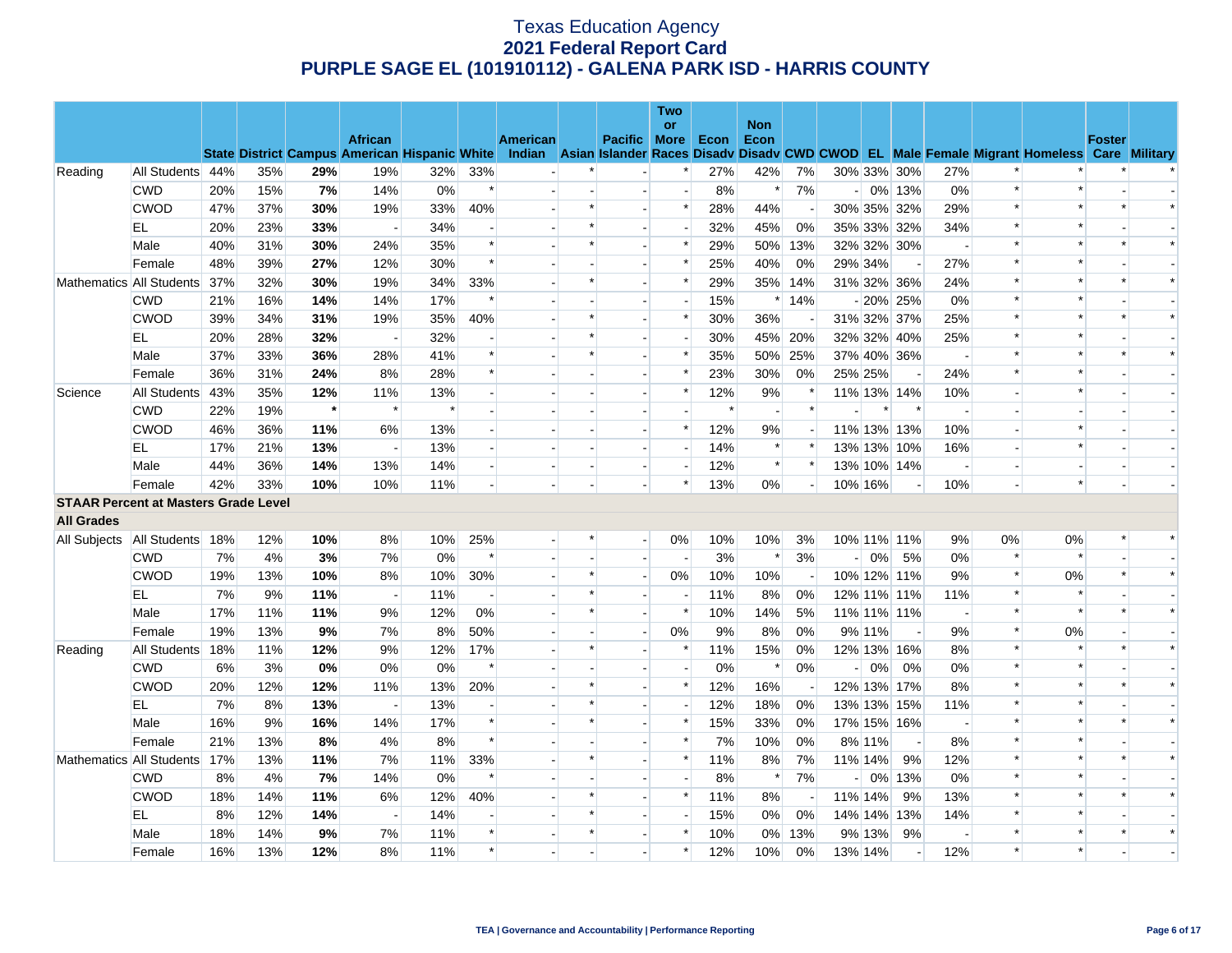|         |              |     |     |    | <b>African</b><br>State District Campus American Hispanic White |    | <b>American</b> | <b>Pacific More</b> | <b>Two</b><br>or | Econ  | <b>Non</b><br>Econ |       |       |    |    | Indian Asian Islander Races Disady Disady CWD CWOD EL Male Female Migrant Homeless Care Military | <b>Foster</b> |  |
|---------|--------------|-----|-----|----|-----------------------------------------------------------------|----|-----------------|---------------------|------------------|-------|--------------------|-------|-------|----|----|--------------------------------------------------------------------------------------------------|---------------|--|
| Science | All Students | 19% | 12% | 2% | 6%                                                              | 2% |                 |                     |                  | 3%    | 0%                 | 3%    | 0%    | 2% | 3% |                                                                                                  |               |  |
|         | <b>CWD</b>   | 8%  | 3%  |    |                                                                 |    |                 |                     |                  |       |                    |       |       |    |    |                                                                                                  |               |  |
|         | <b>CWOD</b>  | 20% | 13% | 3% | 6%                                                              | 2% |                 |                     |                  | 3%    | 0%                 | 3%    | 0%    | 3% | 3% |                                                                                                  |               |  |
|         | EL           | 4%  | 5%  | 0% |                                                                 | 0% |                 |                     |                  | $0\%$ |                    | $0\%$ | 0%    | 0% | 0% |                                                                                                  |               |  |
|         | Male         | 20% | 12% | 2% | $0\%$                                                           | 3% |                 |                     |                  | 2%    |                    |       | 3% 0% | 2% |    |                                                                                                  |               |  |
|         | Female       | 18% | 12% | 3% | 10%                                                             | 0% |                 |                     |                  | 3%    | 0%                 |       | 3% 0% |    | 3% |                                                                                                  |               |  |

- Indicates there are no students in the group.

\* Indicates results are masked due to small numbers to protect student confidentiality.

### **Part (iii): Academic Growth and Graduation Rate**

#### **Part (iii)(I): Academic Growth**

This section provides information on students' academic growth for mathematics and reading/ELA for public elementary schools and secondary schools which don't have a graduation rate, for the 2020-21 school year. These results include all students tested, regardless of whether they were in the accountability subset. (CWD: children with disability; CWOD: children without disability; EL: English learner)

 *USDE waived reporting requirements in Section 1111(h)(1)(C)(iii)(I) (other academic indicator results for schools that are not high schools) for the 2020-21 school year.* 

#### **Part (iii)(II): Graduation Rate**

This section provides information on high school graduation rates for the class of 2020.

### **There is no data for this campus.**

#### **Part (iv): English Language Proficiency**

This section provides information on the number and percentage of English learners achieving English language proficiency based on the 2021 Texas English Language Proficiency Assessment System (TELPAS) data. (EL: English learner)

| <b>Total</b><br><b>Class</b> | <b>EL in Proficiency</b><br>of EL | Rate of<br>Proficiency |
|------------------------------|-----------------------------------|------------------------|
|                              |                                   |                        |
| 228                          | 36                                | 16%                    |

- Indicates there are no students in the group.
- \* Indicates results are masked due to small numbers to protect student confidentiality.
- $\diamond$  Indicates data reporting does not meet for Minimum Size.